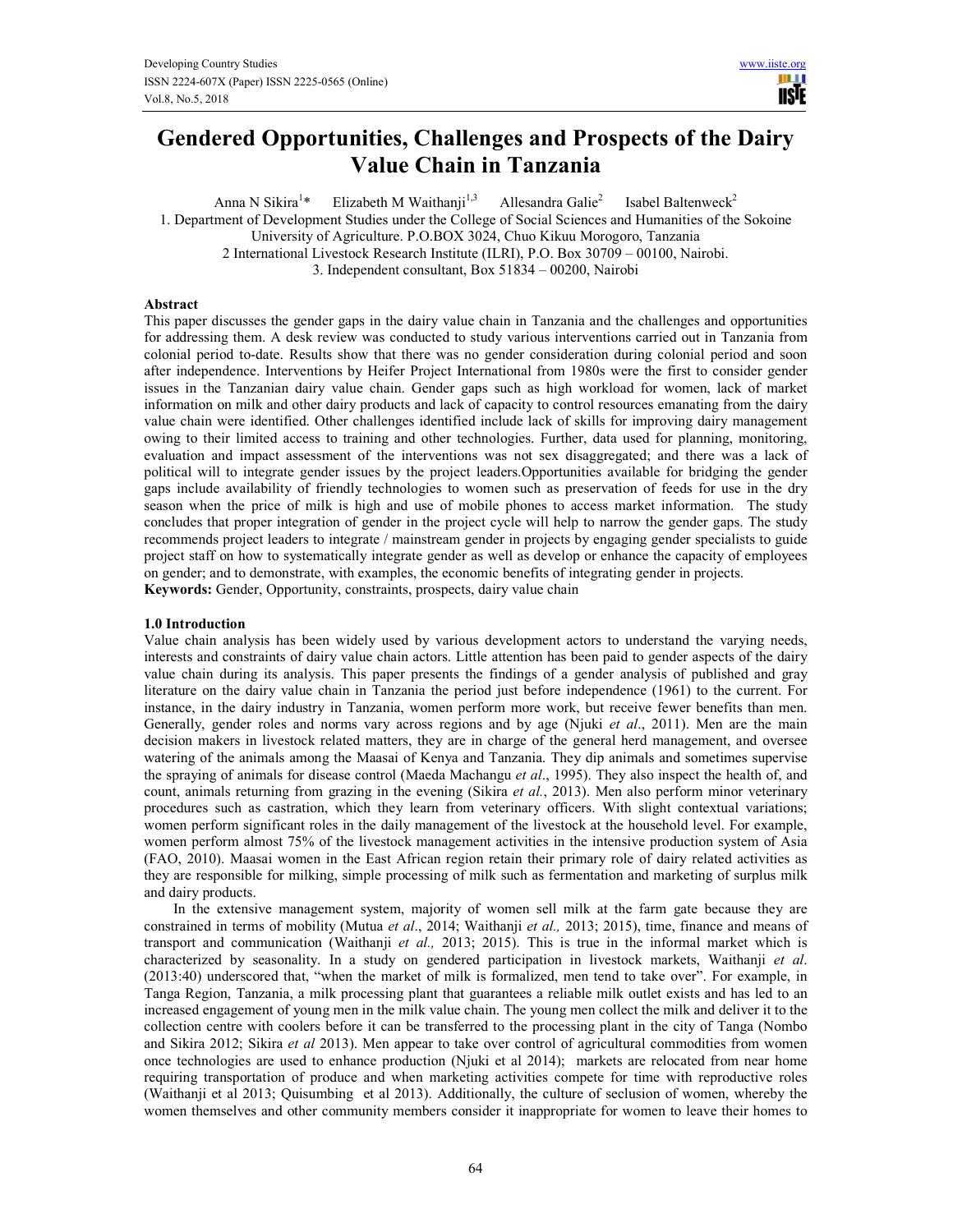go and transact in markets undermines women's participation (Quisumbing et al 2013). Use of technologies, that are friendly to women, and integrating home based markets in the value chain, will improve women's status.

Further, women lack capacity to control resources such as land, livestock and products emanating from livestock. In parts of Tanzania, Kenya and Mozambique, women's livestock constituted a larger proportion of their asset portfolio than men's livestock, but women owned less cattle wealth in total livestock units (TLU) than men (Mburu *et al* 2013), which means that women, as individuals, owned and controlled fewer resources and, hence, a lower sustainable life enhancing livelihood impact than men. Enhancing women's asset portfolios is, therefore, likely to contribute to the narrowing of the gender benefit gap between women and men participating in the dairy value chain.

Women are constrained in terms of accessing extension services and, therefore, have limited knowledge, skills and production enhancement technologies, which can be attributed to women's constrained ability to make decisions, take risks, access production resources such as land for grazing and engage in the horizontal and vertical nodes of a value chain (Nombo and Sikira, 2012). Men have easier access to technology and training because men as household heads are not culturally restricted in terms of mobility. On the other hand, boys are encouraged to get out and mingle with other men very early in their lives. From these interactions, men learn about opportunities and are able to attend trainings offered in their localities as well as outside their home. Based on the biased mind-sets of the male extension staff, they mainly invite heads of households (predominantly men) to training sessions (SHDDP 1996). Extension workers presume that the knowledge and skills imparted to men would trickle down to women, who are the main cattle managers. Moreover, most extension programmes and educational materials are mainly designed by and oriented towards men. For example, in Tanzania, written pamphlets on availability and use of farm implements are often located in the implement shops in urban centers, which are mostly visited by men (Njuki *et al.*, 2014). If women actors in the production node were well trained, they could initiate communication with other nodes such as input suppliers and enhance relationships along the value chain.

Although gender gaps in the dairy value chain have been identified and attempts have been made to address them, gender inequalities still persist because interventions are usually *ad hoc*, addressing a specific symptom, rather than systematically addressing the root causes. In order to systematically analyze the dairy value chain in Tanzania, information gathering was an inevitable process. This paper answers two questions, "What are the gender gaps in the dairy value chain and what are the opportunities and challenges for addressing these gaps"?

## **2.0 Methodology**

This paper draws information from a review of published and gray literature. The articles reviewed included 29 published reports and journal papers, 7 un-published research reports/dissertations, 3 baseline reports, 4 annual reports; 14 conference papers, 2 policy briefs and 2 project documents. A summary table on articles reviewed is given in Table 1. Data was analyzed using the content analysis method, whereby data/ information gathered from secondary sources were synthesized under thematic areas aligned the specific objectives of the assignment.

## **3.0 Results and Discussion**

## **3.1 A Gendered Analysis of Previous and Ongoing Dairy Projects in Tanzania**

Before independence (1961), interventions in dairy value chain carried out in Tanzania were to ensure milk production, establishment of infrastructures for milk processing and marketing to fulfill the interests of the colonialists. Soon after independence, interventions to improve the dairy value chain was geared towards increasing the country's milk production, improving milk consumption among the growing population and marketing of surplus milk. During this period there were no gender considerations in the dairy value chain. For example, through establishment of Livestock Multiplication Units (LMU's) the government had intended to use crossbreeding as a way of increasing the country's stock of improved indigenous cattle. In 1974 to 1979 the government established the livestock development authority (LIDA) whose main mandate was to improve the indigenous stock, to coordinate milk processing and to control animal diseases and nutrition. International NGO's such as Heifer Project International (HPI) initiated interventions in Tanzania in 1973. The approach used by HPI was known as pass on the gift of a heifer by HPI to enable many rural and peri-urban households to access dairy cattle.

HPI realized that majority of the farmers were women and, therefore, women involvement in the project was necessary (Msangya 2013) to enable an equitable participation and sharing of resources between men and women, and more importantly, economic empowering of the vulnerable groups through working with vulnerable households. The main objective was to improve food and nutrition security, increase income and assets of women by sharing information on and resources from livestock keeping (Msangya, 2013; Bayer and Kapunda 2006).

From mid 1980s local organizations were established including the Small Scale Dairy Development Project (SSDDP) in the southern regions of Iringa and Mbeya; Tanga Smallholder Dairy Extension Programme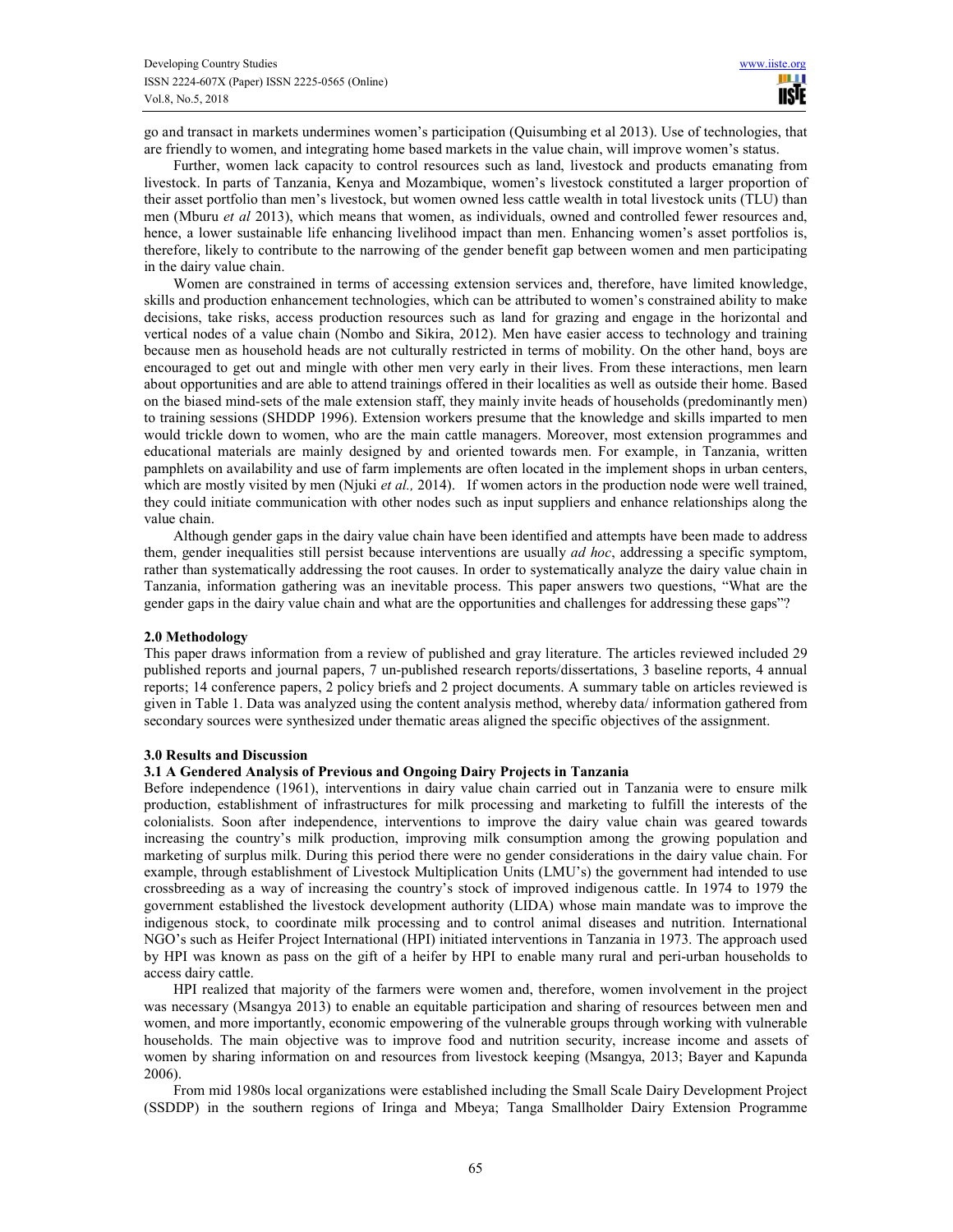(TSDEP); Tanga Smallholder Dairy Development Programme (TSDP) and the Tanga Diary Development Project (TDDP). The Southern Highland Dairy Development Project (SHDDP) was implemented in partnership between the government of Tanzania and Switzerland 1970. The project covered three districts (Ludewa, Makete and the then Njombe) of Iringa Region, while the two districts of Mbeya region were Rungwe and Mbarali in the Southern Highlands of Tanzania (Mkenda-Mugittu, 2003). The project was initially called the Small Scale Dairy Development Project (SSDDP). Through the project, European cattle breeds were crossed with local breeds owned by small holder farmers through artificial insemination and using imported bulls in order to upgrade the local stock. To facilitate the crossbreeding, the project provided bulls that were given to communities for communal ownership. Further, smallholder farmers obtained cross-bred in-calf heifers from the project at a subsidized price and the project provided necessary inputs to farmers (SHDDP 1996). In addition, the project provided dairy cattle farmers with an extension package that included training on fodder production, shed building, animal husbandry and health. The extension packages were considered essential for achieving the production potential of exotic breeds and their crosses (Mkenda-Mugittu, 2003).

In 1996 the project changed its mandate after an evaluation report which indicated low impact of the project's activities. From June 1996 the project was renamed as Southern Highlands Dairy Development Project (SHDDP) (SHDDP, 1996) and started working with groups while responding to needs of the smallholder farmers. At the same time, the project initiated a gender integration strategy by conducting gender analysis in order to identify gender gaps both within the project and among local communities. The gender analysis revealed that participation of women in project activities was low as almost all beneficiaries were men. Most women were also not attending extension meetings, most field staff were men and provided technical support to fellow men because they were informed by the dominant discourse that men were the key decision makers and should control large capital items like cattle. Fig. 1 illustrates the sex disaggregated dairy value chain map for SHDDP.



Figure 1: Dairy value chain map for SHDDP ( $\mathcal{Q}$ = female,  $\mathcal{Q}$ =male)

Following the above observations, the project committed itself to increase the number of women beneficiaries to be 30% (SHDDP, 1996). Women were then encouraged to sign animal ownership contracts instead of men, but in spite of women signing contracts, the project staff established that men maintained their control over animals. In spite of an increase in the number of women signing contracts, cultural gender norms inhibited women from controlling benefits from dairy cattle in their names. Other challenges to women's control over cattle included the fact that women had no control over valuable resource such as land, except through their relationships with men as fathers, brothers or husbands. Being landless, women were, therefore, not able to own a place where they could construct a shed and cultivate fodder for cattle.

In addition, dairying increased the workloads of women and girls, as they had to cultivate fodder for cattle, cut and carry fodder, feed the animals, carry extra water, and clean the cowshed. Further, difficulties in caring for the dairy cattle among polygamous households were observed by the project. This is because traditionally, dairy cattle are owned by the husband, while wives are the care givers of the cattle; the challenge was who is to care for the cattle among the co-wives? The above-mentioned gender gaps bothered project staff for some time as they lacked a clear way to address them. After a series of discussions, project staff identified the need to understand the existing gender relations among project staff, within the household and the community at large. They also established that project staff were gender biased (Mkenda –Mugittu 2003). Evidently, focusing on the cow without paying attention to the context in which it was being reared resulted in unequal distribution of benefits. Information on socio-economic characteristics such as, marital status, household type and farming system practiced by the household were recorded for central monitoring of the project activities. Clearly, after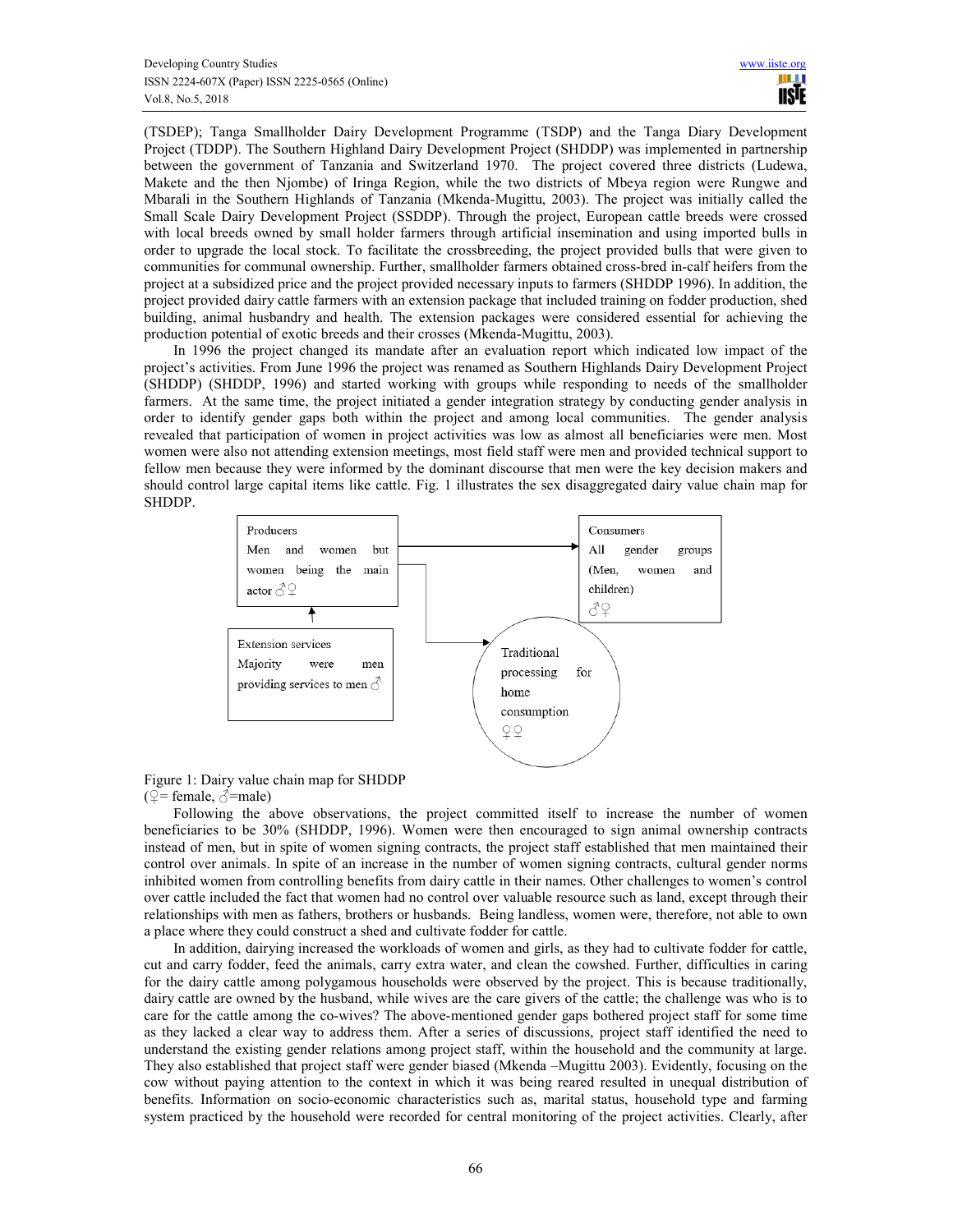identifying the gender gaps, the project staff did not look for ways to address them.

Msuya (2012) analyzed the dairy value chain in the Southern highlands and found that the dairy value chain in the southern highlands of Tanzania has improved after commercialization of milk which is currently sold to households by hawkers and at the collection centers (Fig. 2). From the collection centers, milk is taken to the processors then to the consumers. Actors at the collection centers were men and women while the main processors were men. The hawkers were mainly men because collecting milk from the producer is believed to be tedious as some of the producers stay far from urban or peri-urban areas where milk is sold. In addition, it becomes more complicated for married women and breastfeeding mothers, who find it difficult in terms of time and the reproductive responsibilities they undertake daily from their homesteads. Most women cannot, therefore, afford such a business.



Fig, 2: Dairy value chain map for SHDDP indicating increased channels after commercialization ( $\varphi$ = female,  $\beta$ =male)

Other major players in Tanzania's dairy sector include, those dealing with funding/facilitation of projects/programmes (DANIDA and USAID through a non-governmental organization, Land O'Lakes; African Development Bank; and Rural Livelihood Development Company (RLDC). Research organizations working on improvement of stock include the international Livestock Research Institute (ILRI), the International Centre for Tropical Agriculture (CIAT), the Association for Strengthening Agricultural Research in Eastern and Central Africa (ASARECA), Sokoine University of Agriculture (SUA), National Artificial Insemination Centre (NAIC), Livestock Multiplication Units (LMU's), Livestock Research Institutes (LRI) (Under the Ministry of Livestock Development and Fisheries (MLDF) and, other local research institutions). Advocacy, regulatory and marketing organizations include the Tanzania Dairy Board (TDB), Tanzania Milk Processors Association (TAMPA), Tanga Dairy Platform (TDP), processors (Tanga Fresh based in Tanga, - Shambani group based in Morogoro - Tan Dairies and AZAM Dairies based in Dar es Salaam, Mara Dairies based in Mara region, Njombe milk factory based in Njombe region. The above-mentioned actors have at different times intervened in promoting Tanzania's dairy sector mainly by increasing productivity and expanding market access. The objective of these actors is to improve the dairy value chain. Research based institutions such as ILRI, SUA and ASARECA mainstream gender in their research at different nodes of the value chain. For instance, ASARECA mainstream gender into its agriculture research agenda and institutional framework. To fulfill this objective ASARECA formulated the gender mainstreaming strategy (ASARECA, 2011). Similarly, Land O'Lakes mainstream gender throughout the project cycle (from the designing to monitoring).

#### **3.2 ILRI contribution towards engendering the dairy value chain in Tanzania**

The project titled "adapting dairy market hubs for pro-poor smallholder value chains in Tanzania" commonly referred to as MoreMilkIT was implemented by ILRI from 2012 to 2016.

The project aimed at ensuring inclusive growth and reducing poverty and vulnerability among rural people in Tanzania whose livelihoods were dairy dependent. Prior to its implementation, a pre-baseline study was conducted in 2012. Results from the pre-baseline study revealed that gender roles were clearly defined in the extensive cattle production system practiced in the study areas (Sikira *et al.,* 2013). On the other hand, the study by Sikira *et al* (2013) in Morogoro and Tanga regions in Tanzania indicated that decisions related to milk and milk products were made by women. Further, both men and women from intensive cattle production systems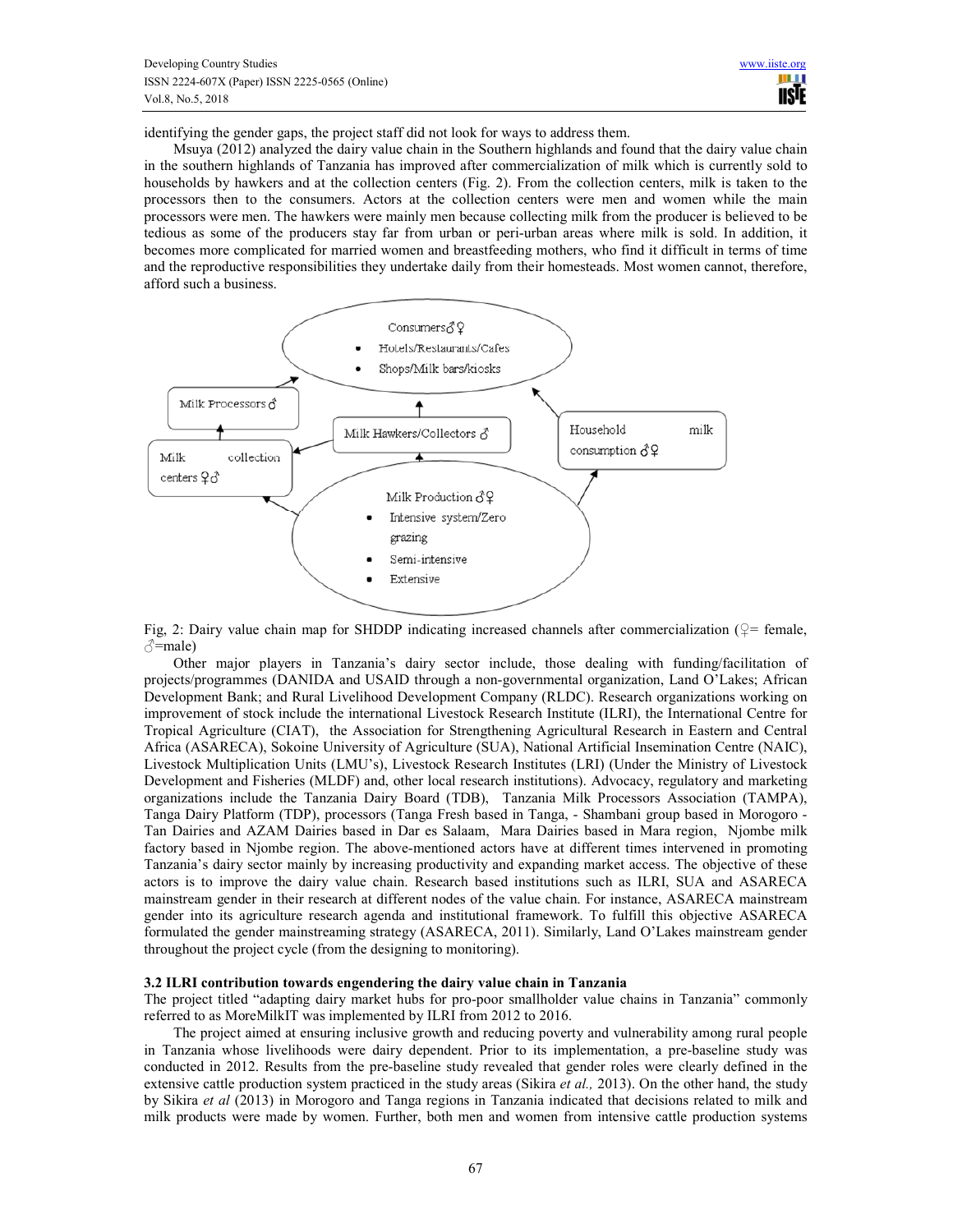made decisions, which provided opportunities for women to process milk into other products.

The project known as MilkIT was also implemented by ILRI and SUA from 2011to 2014. The main aim was to enhance dairy cattle feed innovations and value chain for enhancing productivity, strengthening stakeholder's institutions and sharing of knowledge. The project established a partnership with the local government in order to strengthen extension delivery, access to inputs and marketing services, and formation of farmer groups around bundled input and service delivery (ILRI, 2014). The stakeholders' meeting report revealed that various multi-stakeholders' innovation platforms have been established at village and regional levels. In these forums, stakeholders of the innovation platform developed site specific plans so as to initiate capacity development around these plans. Gender was not considered as analytical variable and interventions to narrow the gender gaps.

Safe Food Fair Food (SFFF) was a project implemented by ILRI and SUA to respond to the problem of unsafe food sold in the informal market between 2011and 2015. The informal market does not adhere to the stipulated regulation and inspection procedures to prevent food borne diseases among consumers. The project also determined the effect of food borne diseases on men and women. The baseline study results exposed positive cultural perceptions towards milk and meat, which were considered to be very nutritious foods highly recommended for children and adults with special needs such as pregnant women.

This literature review revealed that gender issues were not addressed in some cases, or partially addressed to different extents by the various programmes and projects. More specifically, interventions were completely gender blind during colonial period and soon after independence. The Southern Highland Dairy Development Project (SHDDP) implemented in the 1980s recognized women in the female and in male headed household and identified gender gaps during monitoring and evaluation, but did not address the gaps. Others conducted prebaseline studies and identified gender gaps without implementations of the recommendations that could narrow the gaps, such as MoreMilkIT projects implemented by ILRI. In other projects such as MilkIT and Safe Food Project by ILRI, gender was mentioned but not really integrated.

The slow progress in gender mainstreaming was associated with main challenges of project implementers and their leadership such as: a lack of political will, whereby the leaders were not convinced that gender mainstreaming is necessary for the particular project; lack of capacity to develop indicators to rigorously measure gender differences, disaggregate data by sex during data collection and conduct gender analysis; and lack of capacity to identify the issues and come up with workable interventions(DAC 2010).

Lack of political will to integrate a gender equality perspective can range from leaders of a project judging that budgets are not enough to implement gender gaps. Further, during planning gender related budget are usually slashed away in case of budget deficit. There is also a direct resistance to gender equality by some of the politicians. Other challenges, opportunities and prospects are as presented in Table 2.

## **3.3 Challenges, opportunities and Prospects experienced by women in the dairy value chain**

Despite the importance of the dairy value chain to livestock keepers' livelihoods, there are gender related challenges/gaps hindering women from improving their economic status. Table 2 indicates the gender related challenges and opportunities available to address the challenges. Future prospects of the dairy value chain such as presence of policies to address gender issues in various development projects and programmes are also indicated in Table 2

| <b>Challenges</b>                    | <b>Opportunities</b>                | <b>Prospects</b>             |
|--------------------------------------|-------------------------------------|------------------------------|
| Lack of market information as        | Use of microfinance to access loans | Wide use of technologies     |
| income is too low for women to       | for buying and running mobile       |                              |
| make calls on their mobile phones;   | phones that could facilitate access |                              |
| most of the time women's phones are  | to market information               |                              |
| used for receiving calls rather than |                                     |                              |
| making calls.                        |                                     |                              |
| Limited mobility of women            | Existing institutions such as NGOs, | Wide use of technologies     |
|                                      | faith based organizations and the   |                              |
|                                      | government to empower women         |                              |
| Lack of capital                      | Presence of financial institutions  | Existence of microfinance    |
|                                      | willing to provide loans with low   | organizations for provision  |
|                                      | interests                           | of capital                   |
| Low milk production in the dry       | Willingness of farmers to improve   | Use of technology<br>for     |
| season resulting from lack of/poor   | feeding<br>management<br>by<br>in   | preserving animal feeds      |
| feeds                                | pastures, providing<br>establishing | including fodder and hay for |
|                                      | fodder<br>and<br>concentrates       | use in dry season            |

**Table 2: Opportunities and Challenges for Gender Considerations in Tanzania's dairy value chain**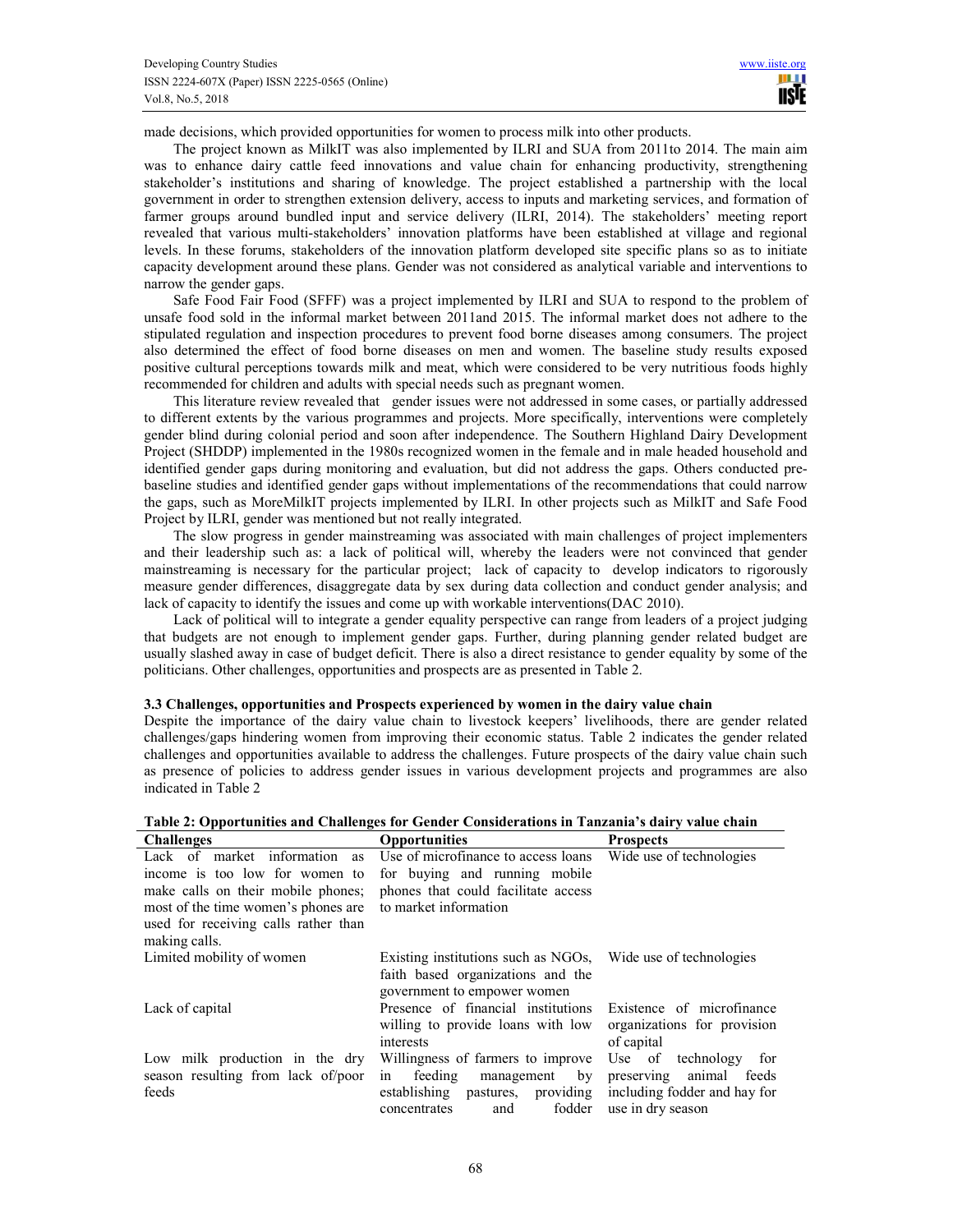

| <b>Challenges</b>                                                                                                                                                                                                                                                                                                            | Opportunities                                                                                                                                                                                                                                     | <b>Prospects</b>                                                                                                                                           |
|------------------------------------------------------------------------------------------------------------------------------------------------------------------------------------------------------------------------------------------------------------------------------------------------------------------------------|---------------------------------------------------------------------------------------------------------------------------------------------------------------------------------------------------------------------------------------------------|------------------------------------------------------------------------------------------------------------------------------------------------------------|
| Low level education among rural<br>women and Lack of entrepreneurial<br>skills                                                                                                                                                                                                                                               | preservation<br>Government and Non-governmental<br>organizations to empower women                                                                                                                                                                 | Political will to empower<br>women                                                                                                                         |
| Commercialization of milk industry<br>leading to men's takeover<br>Women shouldering all basic needs<br>at home while income obtained from<br>sale of live animals spent on personal<br>interests by some men                                                                                                                | Presence of milk collection centers<br>operating through farmer's groups,<br>processors, hawkers who collect<br>and sell to processors or consumers<br>Ownership of milk by women<br>Building the capacity of women to<br>form women alone groups | Establishment of milking<br>hub                                                                                                                            |
| Lack of decision making power over<br>resources including cattle and land<br>Lack of / poor implementation<br>strategies of the Land Act No. 5 of<br>1999, which advocates for women<br>owning land through purchase, but<br>rural women have no reliable income<br>and cannot afford buying land and<br>cannot also inherit | Presence of Government and Non-<br>Governmental<br>institutions<br>to<br>empower women<br>Presence of the Village and Land<br>Acts of 1999 recognizing women<br>as land owners                                                                    | of<br>policies<br>Presence<br>supporting gender equality<br>in the country<br>Presence of gender policy<br>political<br>will<br>and<br>to<br>empower women |
| Women lack of / low decision<br>making power over milk in the dry<br>season                                                                                                                                                                                                                                                  | Presence of Government and Non-<br>institutions<br>Governmental<br>to<br>empower women                                                                                                                                                            | Political will to implement<br>gender related activities                                                                                                   |
| Few female extension workers than<br>male in rural areas<br>Male extension staff attends to male<br>farmers more than women due to<br>tradition norms                                                                                                                                                                        | Presence of both men and women<br>extension staff                                                                                                                                                                                                 | Training of both men and<br>women extension staff                                                                                                          |
| Lack of skills and knowledge in<br>processing high quality products                                                                                                                                                                                                                                                          | Presence of milk processors to<br>process milk and milk products<br>(especially in the wet season when<br>milk is abundant)                                                                                                                       | Political will<br>supporting<br>processing industries                                                                                                      |

## **4.0 CONCLUSION**

The study concludes that development actors leading interventions must have the capacity to integrate gender beyond having equal number of men and women participating in the projects. This will happen through gender mainstreaming of the entire project cycle (identification/planning, implementation, monitoring and evaluation and impact assessment). There is also a need for qualified gender specialists to advise projects on formulating gender sensitive indicators and type of data to collect during situational analysis as well as develop strategies to reduce the identified gender gaps. Further, there is lack of political will among project leaders especially during planning where budget for gender related activities is always at minimal.

## **4.1 Recommendations**

Development of clear gender strategies that outline systematically, the gender mainstreaming processes in the project cycle in the dairy value chain for all ongoing and future interventions in Tanzania is recommended. This means that gender should be integrated from the designing stage to implementation and development of gender sensitive indicators for monitoring and evaluation of the dairy value chain projects/programmes is recommended. Again strategies for collecting gender disaggregated data and methods of conducting gender analysis should be imparted to project/programme implementers through the gender specialist

Integration of women needs and concerns in plans, programmes, policies and civic laws that promote gender equity and equality is recommended in order to enhance political support to gender issues. This will discourage patriarchal principles legitimized through customary laws which discriminate women from ownership of large animals such as cattle and participation in training offered by project implementers and extension staff.

## **ACKNOWLEDGEMENTS**

Our gratitude should go to the International Livestock Research Institute (ILRI) for coming up with the idea of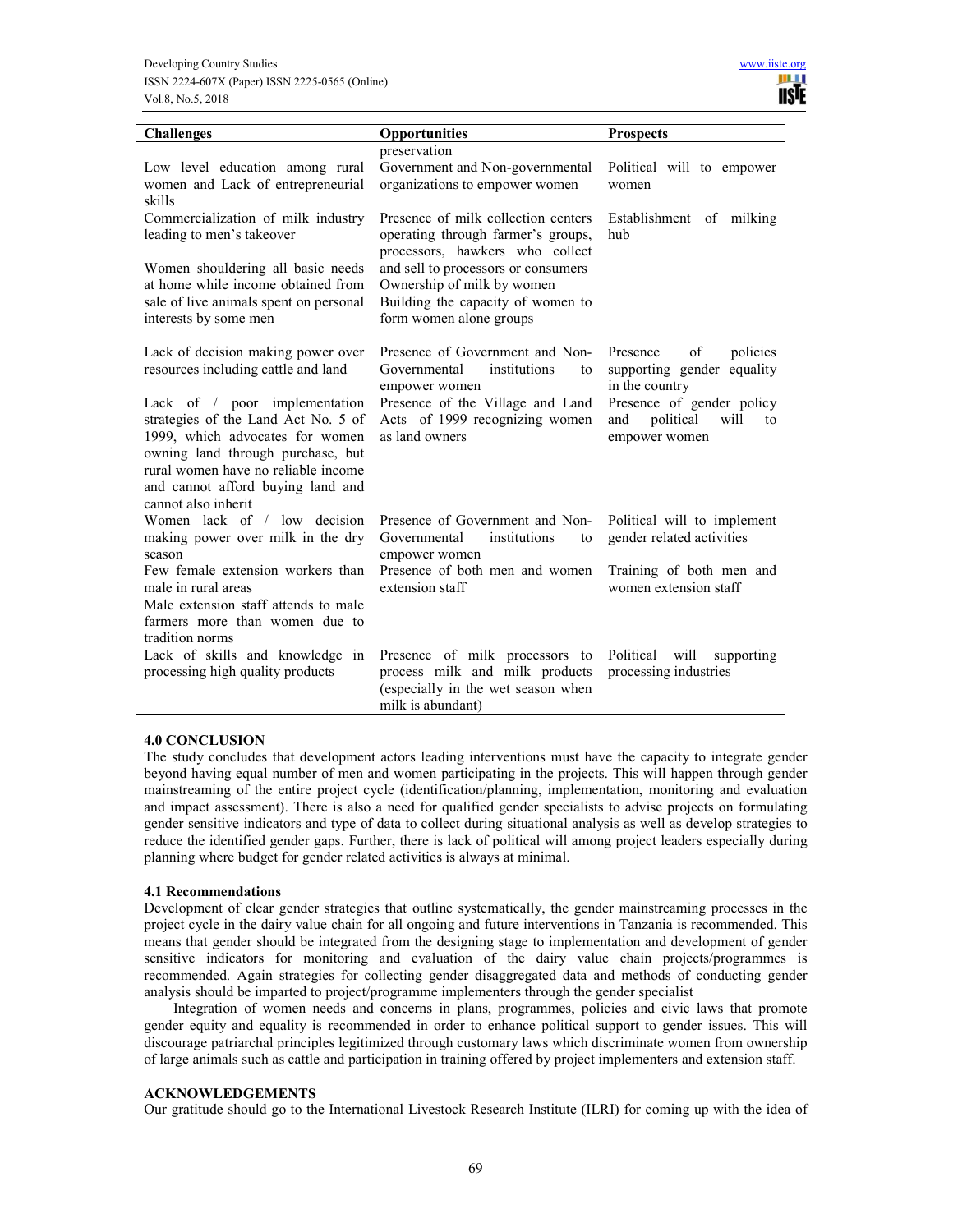conducting this study and the financial support. We are also indebted to various readers from ILRI for comments that greatly improved the paper; any errors emanating from this paper is our own fault.

## **REFERENCES**

- ASARECA (2011). Gender mainstreaming strategy. Together we can find solutions for improved livelihood and sustainable agriculture. Entebe Uganda. 32pp
- Bayer, W and Kapunda, L.B, (2006). Dairy cattle for poverty alleviation in Southern Tanzania. A paper presented at conference on International Agricultural Research for Development at the Topentag of the University of Bonn, 11-13 October 2006. Pp 4
- DAC 2010. Integrating gender equality dimensions into public financial management reforms: 1. Gender equality, women's empowerment and the Paris declaration on aid effectiveness: issues brief No6. DAC network on gender equality. October 2010. [Online] Available http://www.oecd.org/dac/genderdevelopment/46142807.pdf
- FAO (2010). The state of food in agriculture. Women in agriculture, closing the gender gap for development. Looking ahead in world food and agriculture in 2050 perspective
- ILRI (2014). *Maziwa Zaidi* Research for Development Projects: Synthesis of lessons learned, challenges and success stories. Brief for Steering Committee Meeting  $9^{th}$  October 2014
- Maeda-Machangu, A.D. Laswai, G and Kimabo. (1995) "Local knowledge in animal health and production system s: Gender per-perspectives".
- Mburu, S., Njuki, J., Kaeiuki, J (2013). Women's Access to Livestock Information and Financial Services. In : Women, Livestcok Ownership and Markets. Bridging the gender gap in Eastern and Southern Africa. Njuki, J.and Sanginga, P (Eds). Routledge Taylor and Francis Group. London and NewYork, 79-94pp
- Mkenda-Mugittu, V.F (2003). Measuring the invisibles: gender mainstreaming and monitoring experience from a dairy development project in Tanzania. *Development in practice*. 13(5) 459-473
- Msangya Msangya, (2013). Heifer international Tanzania Organizational impact assessment. Paper presented at interaction evaluative thinking workshop. December 2013.pp21
- Msuya, E.E., (2012). Dairy Value Chain and Markets Analysis for the Sothern Highlands of Tanzania Milk Shed. A report presented at CWG and TDB office at 22 June 2012
- Mujurin (2010).Promising Practices: How cooperatives work for working women in Africa. ILO Office for Kenya, Somalia, Tanzania and Uganda. Kazi House, Maktaba Street, Dar es Salaam United Republic of Tanzania.
- Mutua, E; Njuki, J; Waithanji, E. (2014).Review of gender and Value Chain Analysis Development and Evaluation Tool Kit. Nairobi, Kenya. International Livestock Research Institute. Pp 37
- Njuki, J., Waithanji, E., Sakwa, B., Kariuki, J., Nkonya, E., Mukewa, E. and Ngige, J. 2014. Can market-based approaches to technology development and dissemination benefit smallholder women farmers? A qualitative assessment of ownership, purchase and use of KickStart's irrigation pumps in Kenya and Tanzania. *Gender Technology and Development* **18** (3) 303 – 340. [Online] Available http://gtd.sagepub.com/content/18/3/303.full.pdf+htmlipo
- Njuki J Mburu S and Pimentel P 2011 Livestock Markets and Intra-household Income Management. In Women, Livestcok Ownership and Markets. Bridging the gender gap in Eastern and Southern Africa. Njuki, J.and Sanginga, P (Eds). Routledge Taylor and Francis Group. London and NewYork 79-94pp
- Nombo,C.I and Sikira, A.N, (2012). Gender Issues in the Dairy and Beef Value Chains in Tanzania. *Tanzania Journal of Development Studies.* 12(1) 68-78
- Primo N 2003. *Gender Issues in the Information Society*. Paris: UNESCO. Publications for the World Summit on the Information Society.
- Quisumbing, A.R., Roy, S.D., Njuki, J.N., Kakuly, T. and Waithanji, E. 2013. Can dairy value chain projects change gender norms in rural Bangladesh? Impacts on assets, gender norms, and time use. Submitted to the International Food Policy Research Institute Development Papers Series, [Online] Available: http://www.ifpri.org/sites/default/files/publications/ifpridp01311.pdf Presentation. A paper presented at an interaction evaluative thinking workshop Held in accra, ghana, December 10- 12, 2013
- SHDDP (Southern Highlands Dairy Development Project) (1996) 'Project Document for Phase VIII', Iringa, Tanzania: SHDDP
- Sikira, A.N; Ndanu, H; Laswai, G.H and Nandonde, S.W, (2013).Participatory rural appraisal report to inform the three projects of MoremilkIT, Safe food fair food and MilkIT projects in Morogoro and Tanga regions, Tanzania. A pre-baseline report submitted to ILRI. 125pp
- Waithanji, E., Njuki, J., and Nabintu, B, (2013). Gender and Livestock: Key Issues, Challenges and Opportunities. In: Women, Livestcok Ownership and Markets. Bridging the gender gap in Eastern and Southern Africa. Njuki, J.and Sanginga, P (Eds). Routledge Taylor and Francis Group. London and NewYork, 39-58pp